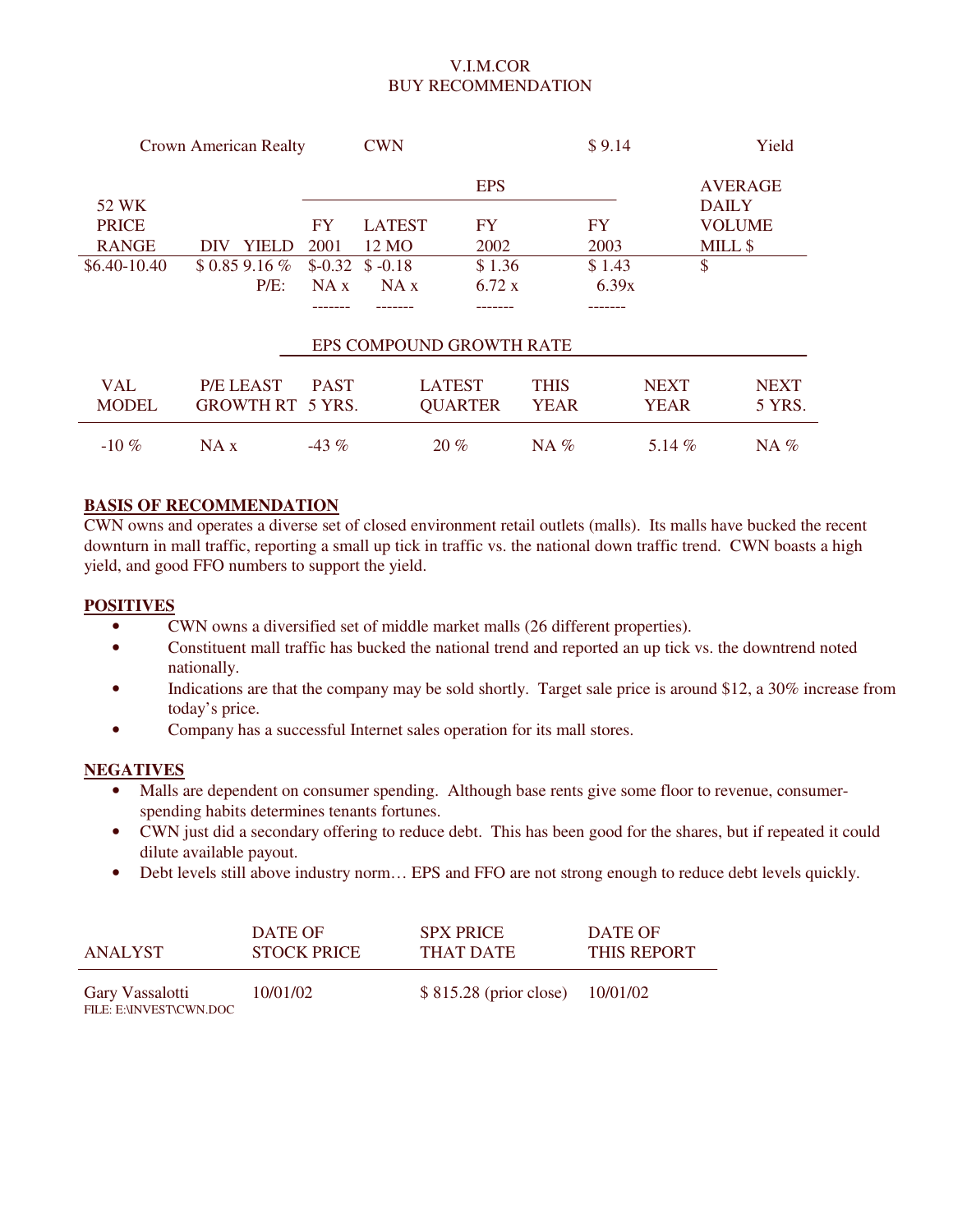# **CROWN AMERICAN REALTY TRUST**

CWN owns and operates more than 26 retail mall properties, with 2001 revenues of \$184,186mm. The company's malls are located east of the Mississippi river, and are concentrated in the PA area. In addition, most of the malls owned by CWN are aimed at mid-America and are the only game in town, reducing competition.

In the Altoona area CWN owns Logan Valley Mall, Nittany Mall, and the Galleria. Please see map below for mall locations.



In addition, CWN has completed the acquisition of Valley View Mall in Lacrosse Wisconsin on 9/27/02. CWN expects this mall to be additive to earnings from day one, but also has some changes planned in the administration of the mall that should increase earnings from this property in the future.

CWN paid \$50mm and financed \$37mm of the purchase price with a 6.15% fixed rate mortgage.

## *REIT Accounting and Valuation*

When looking at REIT shares, it is a mistake to just look at Earnings per Share, since for the many REITS do not have earnings.

Many REITS have negative, or zero EPS because of the huge depreciation expense of the properties that they own. Some people dislike REITS that have EPS due to the tax consequences. Of course, at some point, EPS must turn positive.

REITS, therefore, are valued according to what is called FFO, or funds from operations. FFO is somewhat of a substitute for Cash Flow that is used in most securities. CWN has a FFO of about \$1.32 per share, more than enough to cover its dividend payout of \$0.84 per year.

CWN's peer group trades at about 8.83x FFO, while CWN trades at about 6.9x FFO, giving CWN room for a multiple expansion and resultant share price increase. Keep in mind that I do not expect these shares to increase substantially in price…. Most of the return that can be reasonably be expected from an investment in CWN is from the dividend yield.

Projected FFO for CWN is \$1.38 and \$1.44 for 2002 and 2003, respectively. This gives a project share price of \$9.52-\$12.14 in 2002 and \$9.93-\$12.67 in 2002 (based upon current price to FFO for CWN and the industry)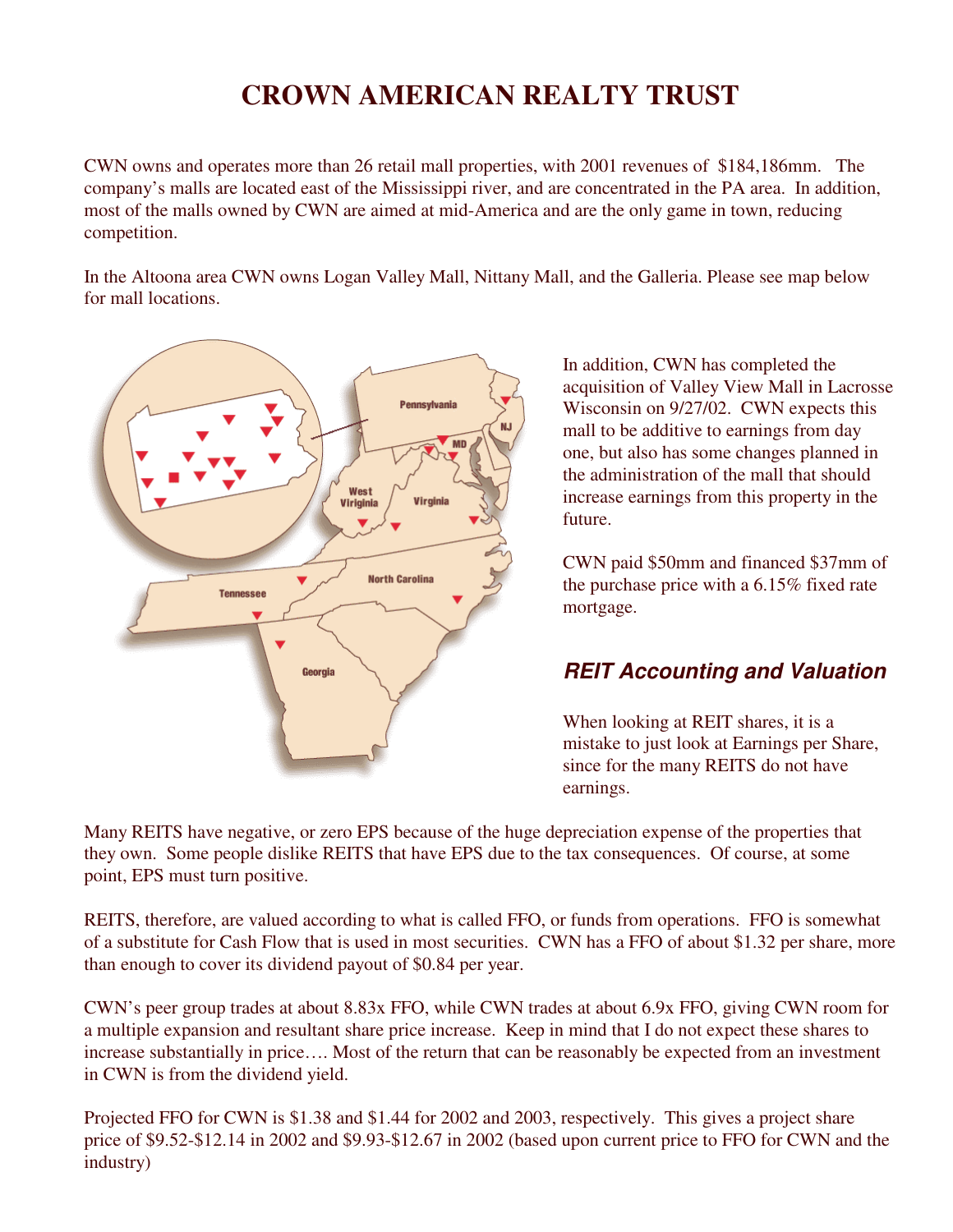## **Tenant Diversity**

CWN's tenant base is very diversified, as shown by the chart below. The default of one tenant should not impact FFO too adversely in any given year. In addition, the AMES and K-Mart stores that are in their malls may have new tenants for their leases, or are still current on rent obligations.

### SUPPLEMENTAL FINANCIAL AND OPERATIONAL INFORMATION PACKAGE

#### **CROWN AMERICAN REALTY TRUST**

#### TOP 25 REVENUE-GENERATING TENANTS FOR THE TWELVE MONTHS ENDED JUNE 30, 2002

| <b>TENANT</b>                   | <b>NOTES</b> | <b>PERCENT OF</b><br><b>TOTAL</b><br><b>REVENUES</b> | <b>NUMBER OF</b><br><b>OPEN STORES</b><br>AT JUNE 30 | <b>TOTAL</b><br><b>SQ FT</b><br><b>OCCUPIED (14)</b> |
|---------------------------------|--------------|------------------------------------------------------|------------------------------------------------------|------------------------------------------------------|
| Sears, Roebuck and Co.          |              | 4.9%                                                 | 22                                                   | 2,243,192                                            |
| The Limited Stores Inc.         | (1)          | 3.9%                                                 | 59                                                   | 300,607                                              |
| J C Penney Inc.                 | (2)          | 3.8%                                                 | 24                                                   | 1,945,888                                            |
| The Gap                         | (3)          | 2.7%                                                 | 27                                                   | 309,072                                              |
| The Bon-Ton                     | (4)          | 2.7%                                                 | 17                                                   | 1,212,922                                            |
| Foot Locker Inc.                | (5)          | 1.9%                                                 | 39                                                   | 153,826                                              |
| <b>Transworld Entertainment</b> | (6)          | 1.9%                                                 | 26                                                   | 118,436                                              |
| <b>Fashion Bug</b>              | (7)          | 1.5%                                                 | 26                                                   | 202,899                                              |
| Hallmark-Owned Stores           |              | 1.5%                                                 | 27                                                   | 104,224                                              |
| Shoe Show of Rocky Mt. Inc.     |              | 1.5%                                                 | 26                                                   | 130,036                                              |
| American Eagle Outfitters       |              | 1.4%                                                 | 19                                                   | 83,268                                               |
| <b>Borders</b>                  | (8)          | 1.4%                                                 | 23                                                   | 101,265                                              |
| Zales                           | (9)          | 1.3%                                                 | 44                                                   | 30,059                                               |
| Sterling Jewelers               | (10)         | 1.3%                                                 | 26                                                   | 34,533                                               |
| KB Toys (Bain Capital)          | (11)         | 1.2%                                                 | 25                                                   | 82,484                                               |
| The Finish Line Inc.            |              | 1.1%                                                 | 14                                                   | 74,256                                               |
| Regis Stores                    | (12)         | 1.0%                                                 | 48                                                   | 56,413                                               |
| Payless Shoesource Inc.         |              | 1.0%                                                 | 23                                                   | 78,234                                               |
| May Department Stores Co.       | (13)         | 1.0%                                                 | 14                                                   | 1,524,226                                            |
| Value City Department Stores    |              | 0.9%                                                 | 5                                                    | 372,713                                              |
| Deb Shops Inc.                  |              | 0.9%                                                 | 16                                                   | 96,715                                               |
| Tandy Corporation               | (14)         | 0.8%                                                 | 25                                                   | 63,801                                               |
| K-Mart Corporation              |              | 0.8%                                                 | з                                                    | 259,517                                              |
| Cole National                   | (15)         | 0.8%                                                 | 30                                                   | 30,278                                               |
| <b>Wal-Mart Stores</b>          |              | 0.7%                                                 | 2                                                    | 319,753                                              |
|                                 |              | 41.9%                                                |                                                      | 9,928,617                                            |

#### Notes:

- (1) Includes Limited Express, Lerner Shops, The Limited (core division), Bath & Body Works, Victoria's Secret and Structures.
- (2) Includes 21 J.C. Penney department stores and three Eckerd stores.
- (3) Includes Gap, Gap Kids, and Old Navy.
- (4) Includes fifteen department stores and two home stores. One department store is tenant owned and does not pay base or percentage rent and one department store is leased from a third party and is subleased to The Bon-Ton.
- (5) Includes Footlocker, Lady Footlocker, Champs, and Kids Footlocker
- (6) Includes Camelot Music, Disc Jockey, and FYE Stores.
- (7) Includes Fashion Bug, Fashion Bug Plus, and Lane Bryant.
- (8) Operates as Borders and Waldenbooks.
- (9) Operates as Gemstone Jewelry, Piercing Pagoda, Plumb Gold, Gordons Jewelers, and Zales Jewelers.
- (10) Operates as Kay Jewelers, Belden Jewelers, J.B. Robinson Jewelers and Shaw Jewelers.
- (11) Operates as Kay-Bee Toys and KB Toys.
- (12) Operates as Master Cuts, Trade Secrets, Cost Cutters, Super Cuts, Mia & Maxx, Hair Plus and Regis Salons.
- (13) Includes eight Kaufmanns and five Hechts department stores and one Davids Bridal store. Nine of

- (14) Operates as Radio Shack.
- (15) Operates as Things Remembered and Pearle Vision.

the department stores are tenant owned and do not pay base rent or percentage rent.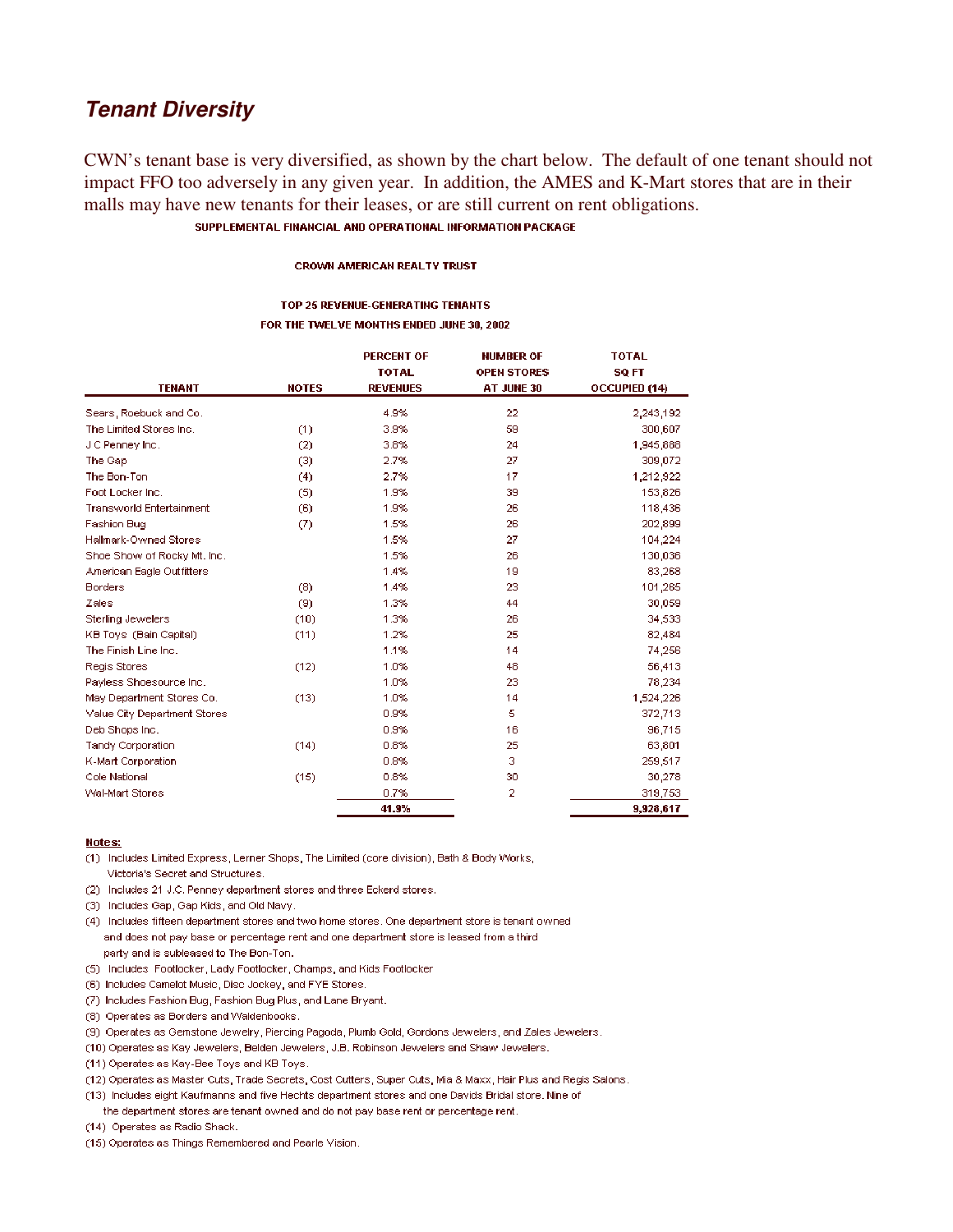Many of the retailers are undergoing recoveries… such as Sears, which has been improving its earnings and sales in recent years.

## *Debt Levels*

CWN carries a large debt load. Currently it is 7.1x equity vs. 2.05x for the industry as a whole. This number is being reduced with the proceeds from the secondary share offering, but is still high. Offsetting this high number is the fact that CWN properties have few competitors in their markets, making rents somewhat more stable.

However, this high debt level will make expansion a slow process, and does hamper future dividend increases. This also makes a stronger point for management to sell the company.

CWN has also been converting variable debt to fixed rate debt. Currently, variable rate debt makes up about 12% of the company's loan obligations. Management believes this to be among the lowest fixed rate percentage of the small mall REIT competition. This should give the company a better competitive advantage when rates do increase and competitors have to pay higher interest costs.

## *Lease Expirations*

CWN has a large number of leases due to expire in 2003. Although this gives cause for uncertainty in leasing rates going forward, it should be noted that CWN has been able to increase leasing rates on leases that have expired during 2002 and 2001.

Therefore, these lease expirations could mean higher lease revenue going forward.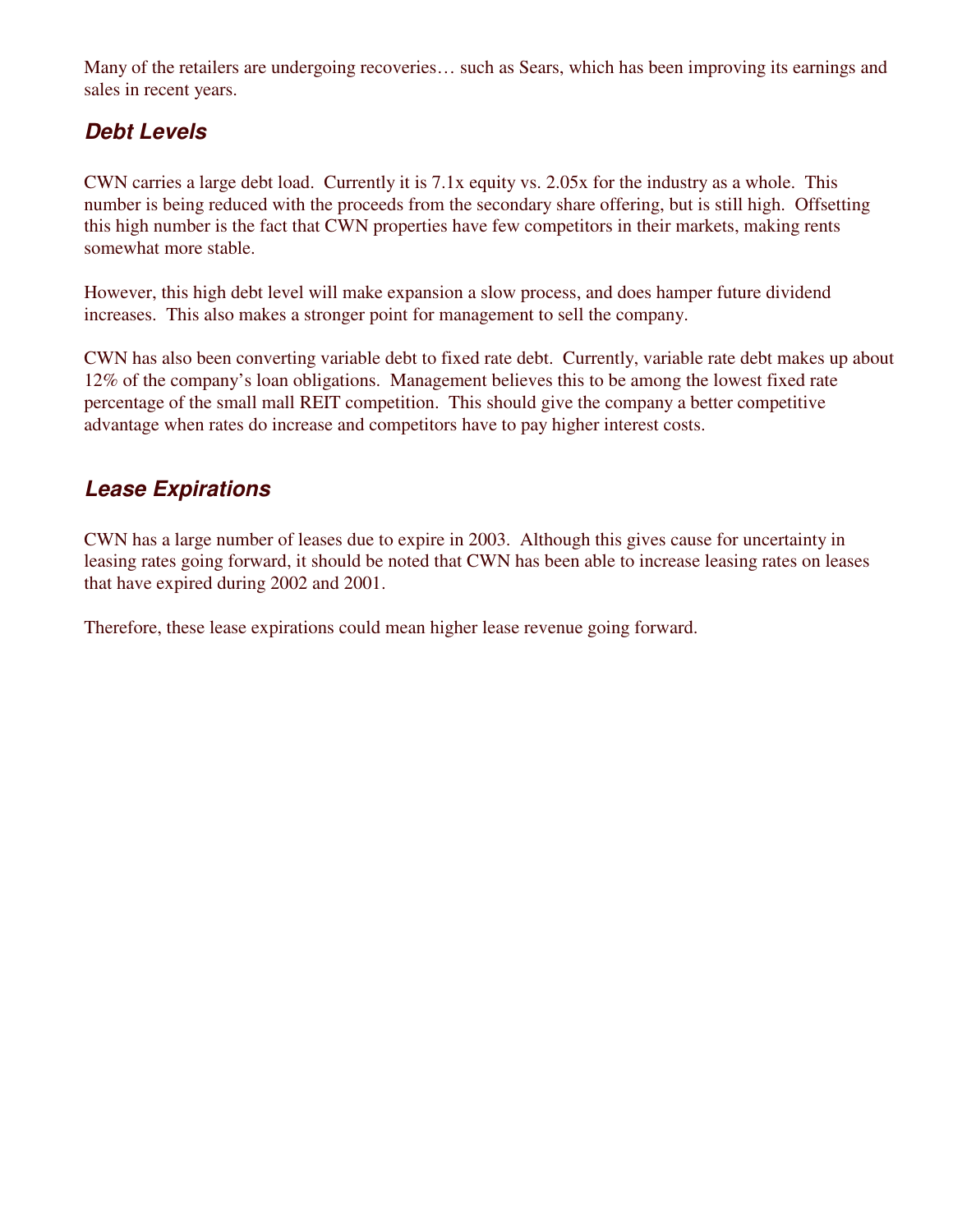### SUPPLEMENTAL FINANCIAL AND OPERATIONAL INFORMATION PACKAGE

## **CROWN AMERICAN REALTY TRUST** LEASE EXPIRATION SUMMARY FOR 2002 TO 2011 **MALL STORES** AS OF JUNE 30, 2002

| <b>YEAR</b>   | <b>NUMBER OF</b><br><b>LEASES</b><br><b>EXPIRING</b> | <b>SQUARE</b><br><b>FEET</b> | AVG. BASE<br><b>RENT PER</b><br><b>SQUARE FOOT</b> |
|---------------|------------------------------------------------------|------------------------------|----------------------------------------------------|
|               |                                                      |                              |                                                    |
| 2002          | 97                                                   | 207,276                      | \$16.88                                            |
| 2003          | 246                                                  | 657,865                      | 14.13                                              |
| 2004          | 215                                                  | 521,871                      | 17.98                                              |
| 2005          | 171                                                  | 371,268                      | 20.25                                              |
| 2006          | 179                                                  | 418,343                      | 19.95                                              |
| 2007          | 160                                                  | 525,437                      | 19.08                                              |
| 2008          | 142                                                  | 507,336                      | 19.92                                              |
| 2009          | 144                                                  | 427,435                      | 20.76                                              |
| 2010          | 138                                                  | 412,058                      | 22.13                                              |
| 2011          | 100                                                  | 319,912                      | 21.13                                              |
| <b>TOTALS</b> | 1,592                                                | 4,368,801                    | \$19.22                                            |

## *Conclusion*

CWN offers some potential for share price appreciation, but most of the return will be in the form of dividend yield. In addition, there is the distinct possibility of a sale of the company to boost the share price.

Therefore, for accounts that require a very stable income component, I would be a buyer of the preferred shares, (cwn-a) which are currently yielding 9.9%. However, for other accounts, the common shares offer almost the same yield, and may benefit from the restructuring in debt and acquisitions should they add to EPS and FFO.